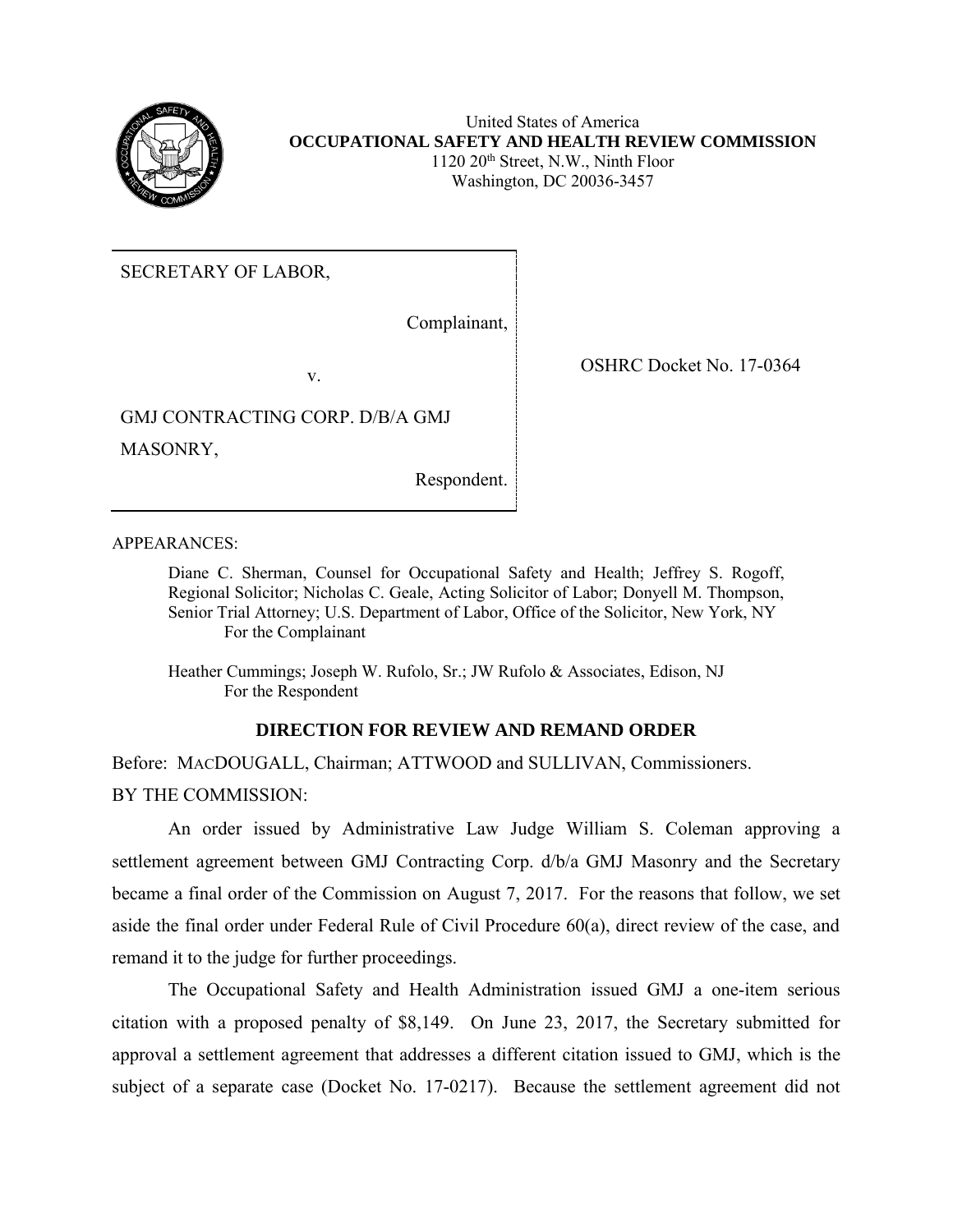resolve the citation at issue here, the judge's order approving it did not constitute a "final disposition of the proceedings" under Commission Rule 90(a), 29 C.F.R. § 2200.90(a). Nonetheless, the order was submitted for docketing and subsequently docketed on July 6, 2017, thereby commencing the thirty-day period before "[t]he report of the administrative law judge . . . become[s] the final order of the Commission." 29 U.S.C. § 661(j); *see also* 29 C.F.R. § 2200.90(b)(2) (docketing of judge's report by Executive Secretary). Because no Commissioner directed the case for review, the order became final on August 7, 2017.

On September 28, 2017, the Secretary filed with the Commission an Unopposed Motion for Relief Under Rule 60(b). The Secretary explained that he had inadvertently filed the wrong settlement agreement and requested that the Commission reopen the matter to allow the parties an opportunity to file the correct agreement. The Secretary cited Federal Rule of Civil Procedure 60(b)(1), which allows the Commission to set aside a final order due to "mistake, inadvertence, surprise, or excusable neglect," and Federal Rule of Civil Procedure 60(b)(6), which allows the Commission to do so for "any other reason that justifies relief."

Federal Rule of Civil Procedure  $60(a)^1$  permits the Commission to "correct a clerical mistake or a mistake arising from oversight or omission whenever one is found in a judgment, order, or other part of the record." *See, e.g.*, *True Value Co.*, 26 BNA OSHC 1659 (No. 16- 0597, 2017) (setting aside final order approving settlement agreement that failed to resolve all citation items under Rule 60(a)); *Robert Lewis Rosen Assoc., Ltd. v. Webb*, 473 F.3d 498, 504 (2d Cir. 2007) (error in judgment resulting merely from oversight and not due to substantive mistake could be corrected under Rule 60(a)); *Hegger v. Green*, 91 F.R.D. 595, 597 (S.D.N.Y. 1981) (A "clerical mistake" under Rule 60(a) is "a type of mistake or omission mechanical in nature which is apparent on the record and which does not involve a legal decision or judgment by an attorney.") (internal citation omitted). Here, the mistake arose when, following the Secretary's submission of the wrong settlement agreement, the judge submitted his approval order for docketing even though the settlement agreement did not resolve the citation at issue.<sup>2</sup>

 $\overline{a}$ 

<sup>&</sup>lt;sup>1</sup> Because we find relief appropriate under Federal Rule of Civil Procedure  $60(a)$ , we need not address whether relief may also be appropriate under Federal Rule of Civil Procedure 60(b).

 $2$  This is not the first time the Commission has been compelled to address a final order involving a mistake regarding a settlement agreement. *See True Value Co.*, 26 BNA OSHC 1659 (No. 16-0597, 2017) (setting aside final order approving settlement agreement that did not fully resolve case); *Caldwell Coatings, LLC*, 26 BNA OSHC 1268 (No. 15-1216, 2017) (consolidated)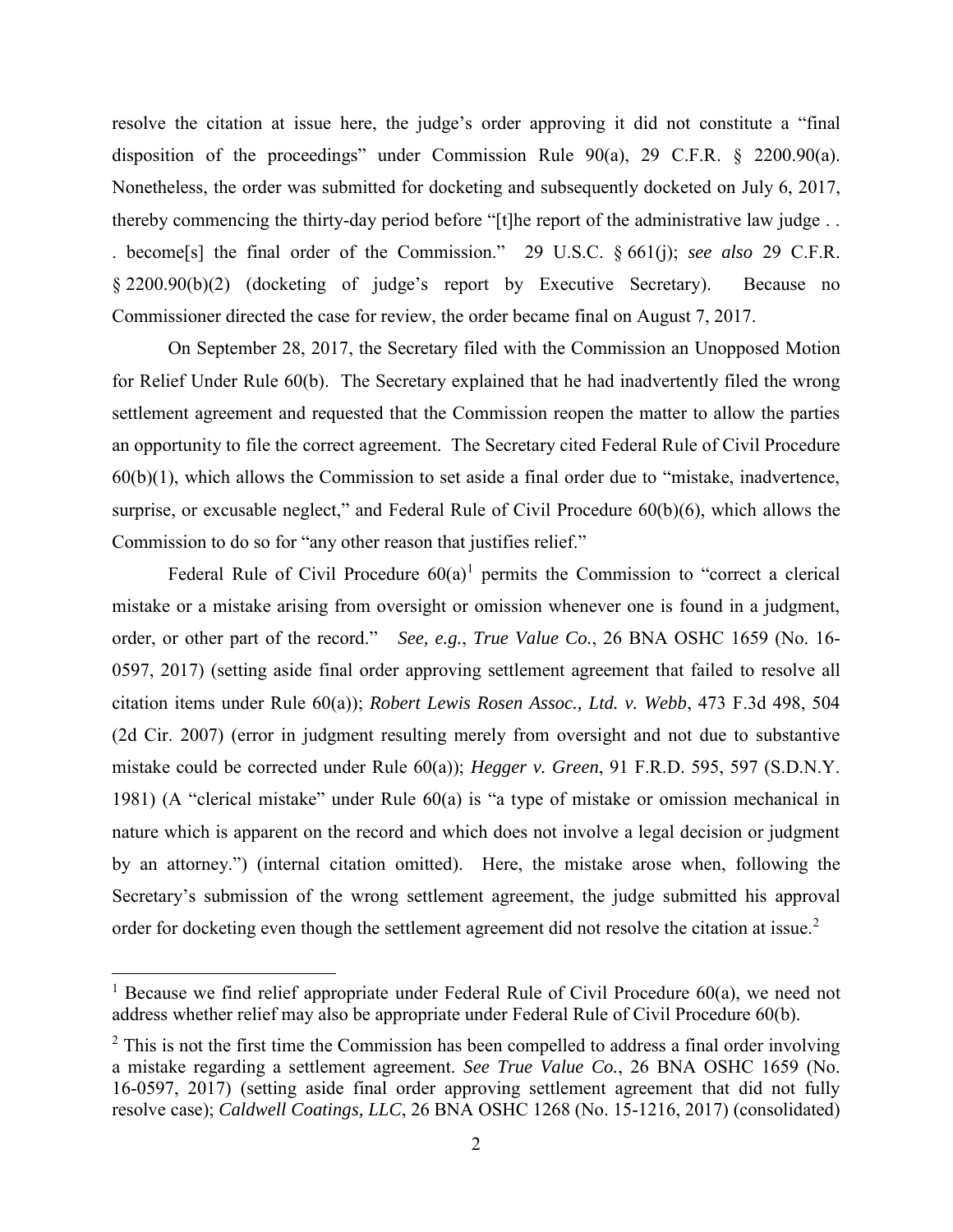We thus set aside the final order under Federal Rule of Civil Procedure 60(a) and remand the case to the judge to consider the Secretary's unopposed motion for relief.

SO ORDERED.

 $\sqrt{s/}$ 

Heather L. MacDougall Chairman

 $\sqrt{s/2}$ 

Cynthia L. Attwood Commissioner

 $/s/$ 

Dated: November 6, 2017 Commissioner

 $\overline{a}$ 

James J. Sullivan, Jr.

<sup>(</sup>same); *Sterling Techs., Inc.*, 25 BNA OSHC 1891 (No. 15-1772, 2016) (same). Again, we remind the parties and their counsel that they should carefully review all documents before filing.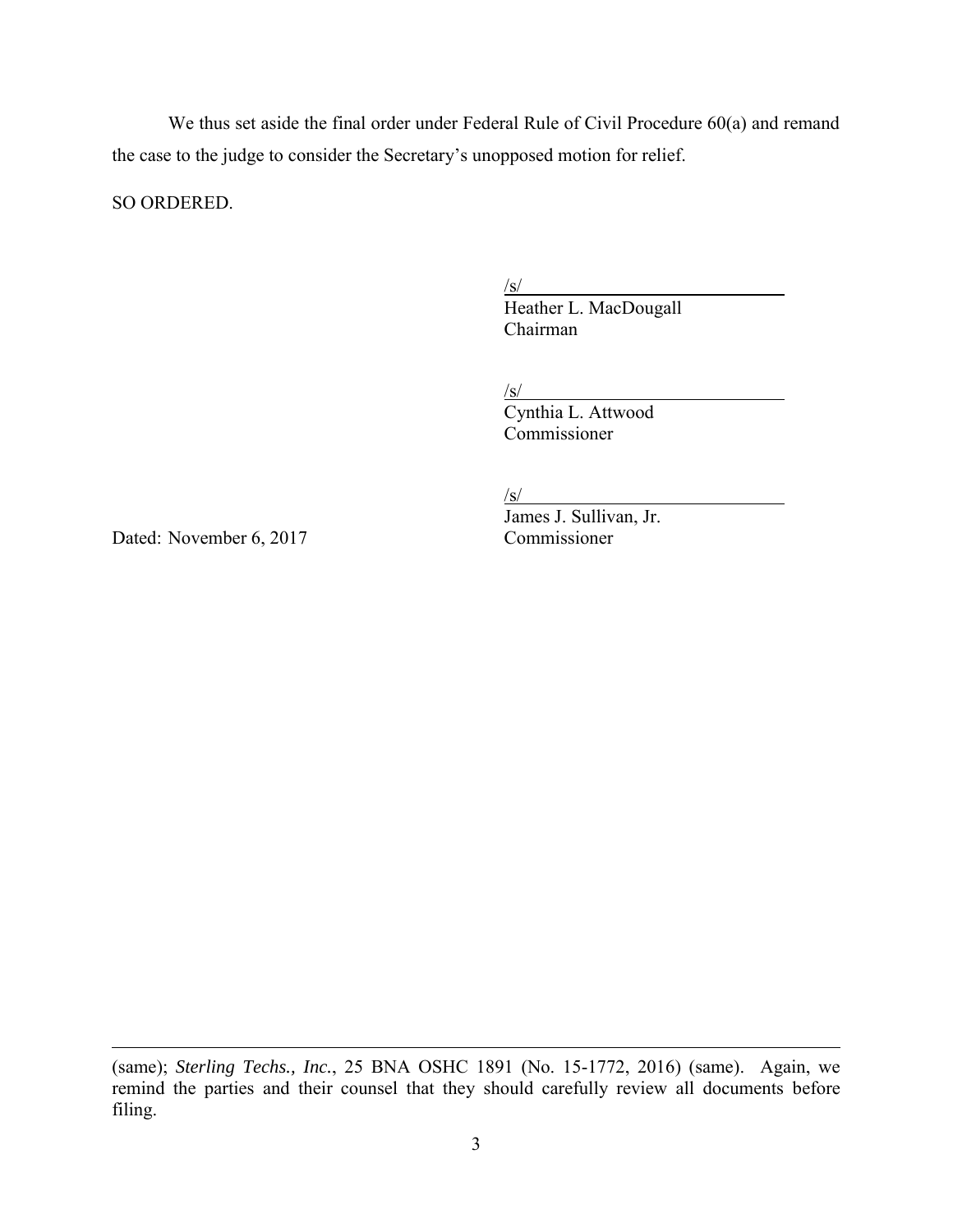## UNITED STATES OF AMERICA OCCUPATIONAL SAFETY & HEALTH REVIEW COMMISSION

EDWARD C. HUGLER, Acting Secretary of Labor, United States Department of Labor,

Complainant,

v Docket or Inspection No. 1159396

GMJ Contracting, Corp.,

Respondent

## ORDER APPROVING SETTLEMENT

Respondent in Inspection No. 1159396, by letter dated 1/10/2017 contested citation issued to it by Complainant on 11/8/2016. In that letter, Respondent also contested the \$18,707.00 penalty proposed by Complainant for the citation. An executed Stipulated Settlement has been received from the parties, and this stipulation addresses all matters at issue between the parties in this proceeding. The Stipulation having been read and considered, it is

ORDERED: (1) That the terms of the Stipulated Agreement arc approved and incorporated as

part of this Order; and

(2) That this Order, pursuant to Section) 12(j) of the Act, 29 U.S.C. Section 661(j),

will become the final order of the Commission at the expiration of thirty (30) days from the date of the docketing by the Executive Secretary, unless within